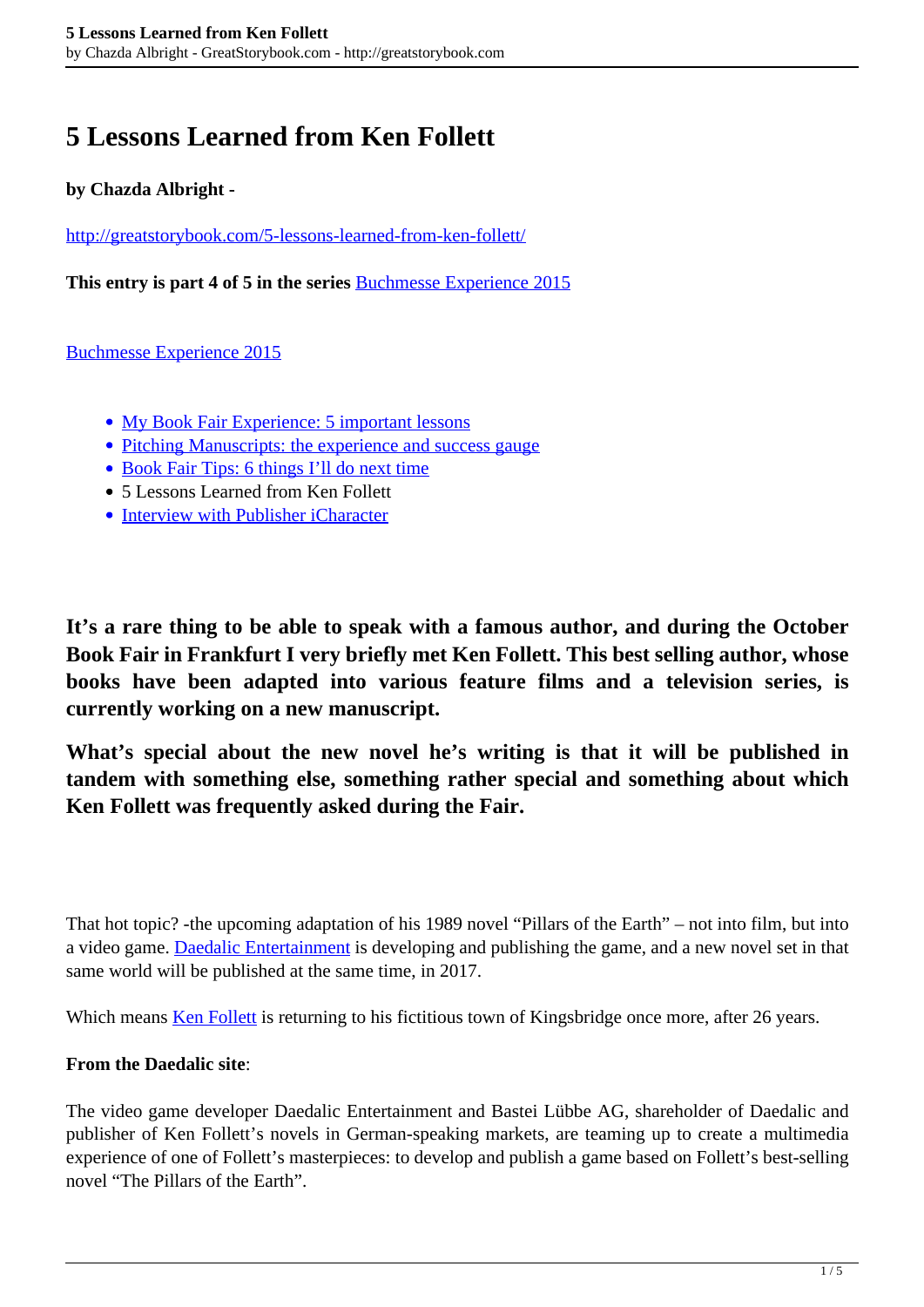The project – an adventure game – is scheduled to be published in 2017 on all leading platforms.

This is the first time a computer game of this scale will be published with a new book, and certainly the first time anything like this has involved a best-selling author. The international release of the game will be available in ten languages - or more.

I stood nearby as Ken Follett was interviewed for a televised BBC show. This was one of three interviews Ken Follett gave during the Frankfurt Book Fair. Then I waited afterward as his fans clamored to get his signature. I did that too (ahem), and then I decided to be a little audacious. I spoke with him!

It wasn't a grand thing; in fact it was rather small and cramped. But it happened and I didn't make myself too much a fool.

**Here's what I learned in my observations and exchange with the author. 5 lessons learned from Ken Follett:**

## **1. Don't worry about the media.**

A lot of writers have their eye on the market trends and wonder about film rights and video game scripting. Interactive ebooks! Do I now need to learn how to program an interactive story? What would that even look like?

With publishers like [Nosy Crow](http://nosycrow.com/apps/) becoming more recognized for their apps than their books, it's easy to get wrapped up in worry over whether or not you should write a story or learn to write material for an app or computer game.

After listening to Ken Follett, what became very clear to me was that it doesn't matter. None of that stuff matters to the writer.

Well, ok – it does. But it doesn't affect *our end*. Just get down to writing a great story. Focus on that. If adaptations of your stories are something you want to pursue, then you [need an agent](http://greatstorybook.com/agents-looking-for-childrens-books/) – or you need to hire a programmer to create a smart app of your book (or whatever it is you envision for your story).

## **2. Don't ever stop using Social Media.**

Several writer friends of mine and I have had discussions about whether or not to continue with social media – and if so, how much, how often – and whether or not it's ethical to have a personal assistant handle some of that for us.

Why? Because social media can be addictive and too, even if you aren't addicted to it, it can take several hours of your writing time – which translates to hours not writing manuscripts.

I know that a best selling author like Ken Follett doesn't have to do his own laundry. Does he do his own social media?

I asked him. Here's how the dialogue went down: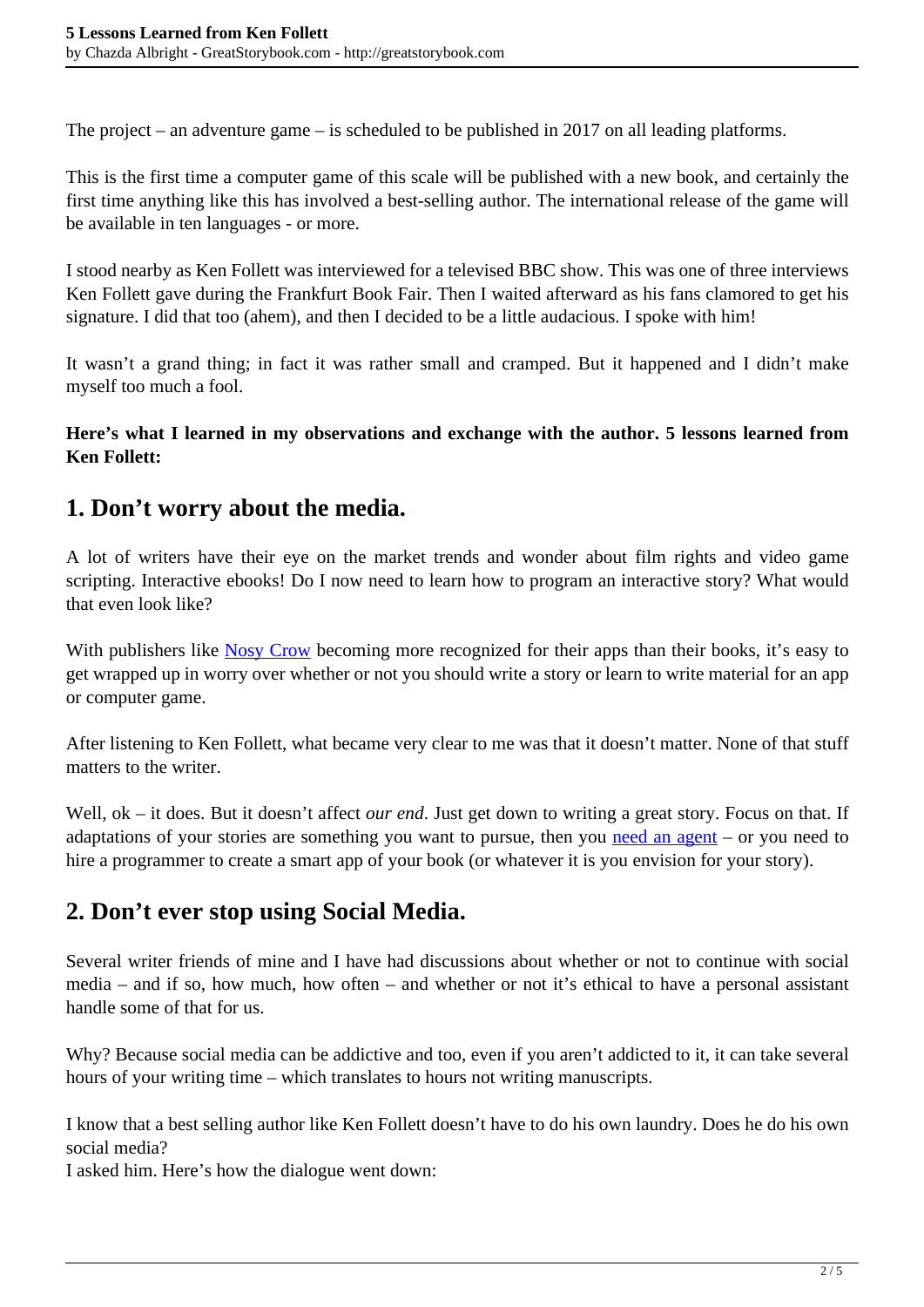**Me:** You mentioned earlier that you like to use social media like Twitter and Facebook.

### **Ken Follett:** Yes.

**Me:** So, if I left you a comment on Facebook, would you actually read it and possibly comment or would it be your Personal Assistant who does that?

**KF:** Well, I mostly Twitter, but it isn't ever my assistant…

**Personal Assistant #1:** I am Mr. Follett's Personal Assistant-

**KF:** One of them.

**PA #1:** One of them, and I can tell you personally that it's really him. I don't write any of that.

**KF (smiling):** No, that's right.

PA #1 stood sort of behind me and at my right. He was very tall and young and wearing a suit. I thought these were nice qualities. If Ken Follett has more than one personal assistant and neither answers his social media, this suggests a lot to me.

It should be noted here that many authors (and others in the public eye) who have a presence in social media are not always, in fact, the person online. Follett is really there – no substitute.

### **3. Always remember your fans – and mean it.**

Ken Follett talked quite some time about critics and fans and how he perceives both. He himself has been a book reviewer, someone who is paid to criticize someone's writing, so his perspective is that of a professional and a fan.

Follett pointed out that if someone is paid to review something, of course they're going to find something that doesn't work – because they're paid to look for it. But if a fan says, "I loved everything about the book except for this part," that's when he really sits up and listens.

He explained that, "This is when I want to know what it is I did wrong," because a fan would know this better than a critic. A critic is looking for errors. A fan will genuinely and organically find them.

I think there's a lot of truth to this. What I find especially interesting though is that when Ken Follett says he pays attentions to what his fans think of his work, he isn't just giving lip service to a nice, fan-friendly sentiment. He genuinely means it.

He didn't just say that he's interested in what his fans think. He said that his fans tell him where he went wrong. That's a meaningful distinction and I think it also explains to a certain extent why he is such a successful writer. He listens to people's criticisms.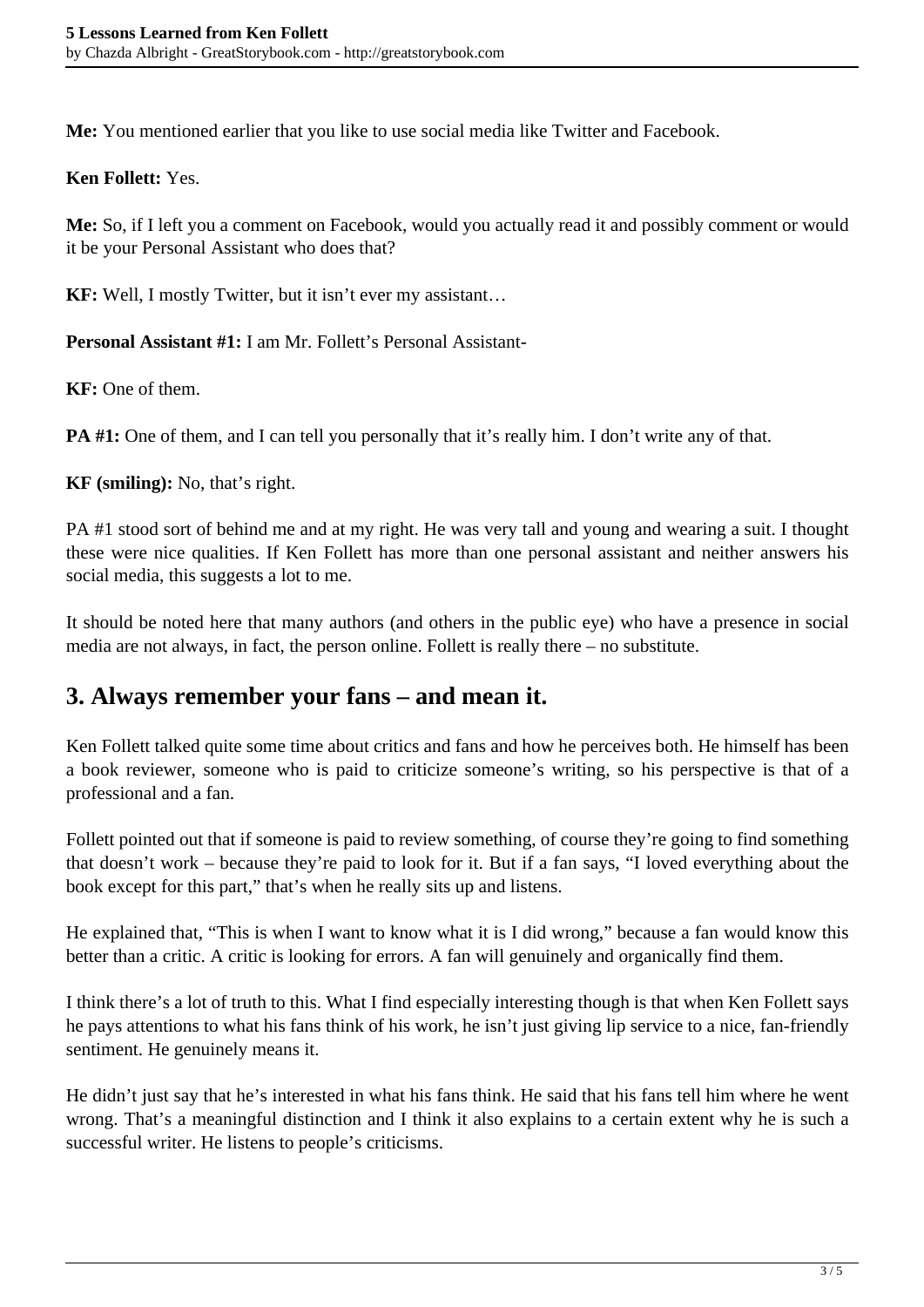### **4. Try to be humble, even when you have a posse.**

It's very easy to forget your humanity when you no longer have to take out your own trash, do your own laundry, or write your own manuscripts. I know this because I've witnessed it first hand with many writers.

I'm sure you've seen it too, where someone hugely famous and stinking rich was interviewed and what shone clearly was how abnormal they seemed. I don't mean they behaved poorly – exactly. But they behave as though they haven't had to worry about anything more than their hairstyle for quite some time.

It creates a sheen of otherness, a no-longer-quite-human odor to everything they say and do, and to a certain extent, it's absolutely authentic. They really are no longer part of the human tribe. They left us behind because they no longer have to smell what they are. Someone else cleans them up and cleans up after everything they say and do, too.

You can probably think of a few abnormally wealthy people who have a wide spread reputation for behaving – at the very least – like an ass, because they can't seem to help it. Charlie Sheen. Paul McCartney. Steven Seagal.

Then there are others who have also reached a certain level of crazy success and manage to keep their heads. This is no easy task. Ken Follett is one of them, and it's my impression that he has made this choice conscientiously. He wants to remain part of the human tribe, despite his entourage.

### **5. Give full, round responses in interviews, even if you're shy.**

Many writers are not what anyone would call social butterflies. In fact, many don't really handle being the center of attention very well at all. In an interview, this is what happens to a writer. The quiet person who usually sits alone in a room with writing implements is suddenly thrust on a stage with lights and cameras rolling and an audience.

And there's some person wanting to know answers, to questions. Things you might not know yourself. Like where you got an idea.

Live-interview audiences don't know this, but many of them are terrible. They don't realize that the person being interviewed can actually see them pick their nose or yawn or check their cellphone &/or watch (I've seen it all, and frequently). For a writer, this experience can be devastating.

Some compensate for this by acting like a big shot, and others just show how uncomfortable they are because they don't know what else to do. I've seen some interviews go painstakingly bad, where the author answered every question with a "yes" or "no." Haltingly hellish.

Ken Follett gives wonderful interviews. He speaks clearly and eloquently, and at great anecdotal breadth. It's an interviewer's dream.

I don't honestly know how I would handle a televised interview. I've only ever been interviewed for the